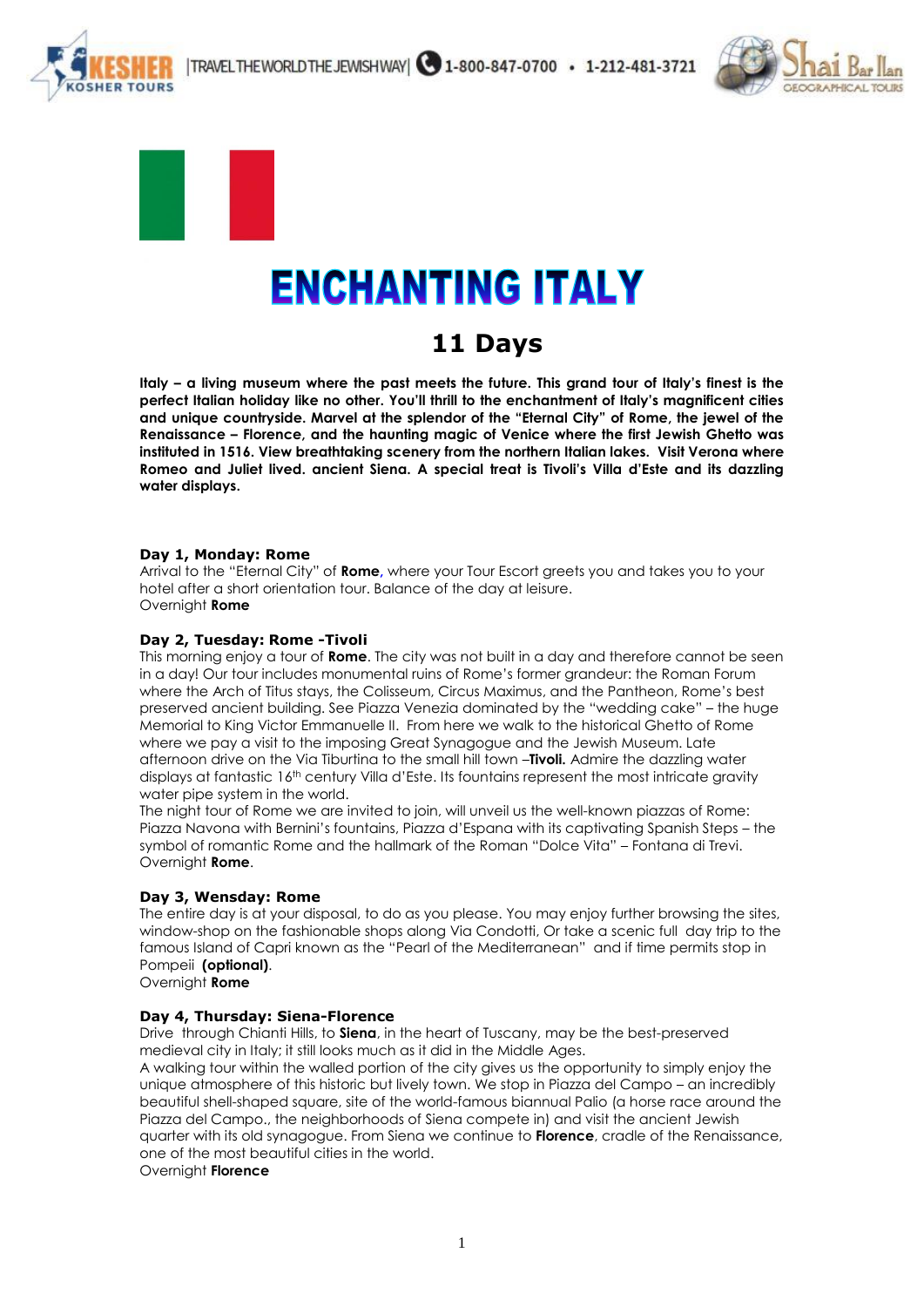



## **Day 5, Friday: Florence**

In no other city did the arts flourish as they did in **Florence** between the 13th and 16th centuries. Recognizing there is so much to see, you will be provided with an in-depth briefing by your tour escort. Our comprehensive sightseeing of Florence begins at Piazzale Michelangelo for a splendid view of the city. During the walking tour of the historic center of the city we see some of the world's greatest treasures: sculpture-studded Piazza della Signoria with its Palazzo Vecchio (the historic Town Hall) and Loggia dei Lanzi, Ponte Vecchio, the famous bronze doors of the Baptistery - Gates of Paradise as Michelangelo called them, Giotto's belfry ,the birthplace of Dante Aligheri. Special reservations have been made for you to visit Galleria dell'Accademia, home of Michelangelo's David, and the Uffizzi Gallery. Our visit will not be complete without seeing Florence's magnificent Synagogue, a Synagogue "worthy of Florence", one of the most beautiful in Europe; It was dedicated in 1882. Evening services followed by Shabbat dinner. Overnight **Florence**

#### **Day 6, Shabbat: Florence**

Following Shabbat Services and lunch enjoy a walking tour of the area around the hotel.

#### **Day 7, Sunday: Pisa-Venice**

Early departure to **Pisa**. Here, in Campo dei Miracoli, we will find the most splendiferous assemblage of Romanesque architecture in Italy, we will see the famous Leaning Tower. Although it was designed to be perfectly vertical, it started to lean during construction, at the end of the 12th century. Joining again Autostrada del Sol, we drive to the floating city of **Venice**. For Jews, however, Venice is a place with a dark history; it is where the world's first ghetto was instituted (1516) and the quality of Jewish life often shifted with the whims of the ruling power.

Overnight in **Venice** area.

#### **Day 8, Monday: Venice**

Today we will absorb Venice's unique atmosphere; its canals and streets remain the same as they were hundreds of years ago. Our walking tour starts with the ghetto neighborhood, where the German, Italian and Levantine (Sephardic) communities were independent, yet lived side by side to one another. We first stop at Ghetto Vecchio – the "Old Ghetto" and visit its outstanding ornate Spanish Synagogue. This synagogue (along with Old-New Shul in Prague) may be the only in the world that has held services continuously from its dedication in 1550 until the present day. In Ghetto Nuovo we visit the Jewish Museum. We continue along the Canal Grande to Ponte Rialto, a hallmark of the city to the heart of Venice: St Mark's square. See the soaring Bell Tower, the incredibly rich Basilica of St Mark, the exquisite Palace of of the Doges (the powerful and prosperous dukes of Venice) and the nearby legendary Bridge of Sights. Then time for your own Venetian adventures… just as you dreamed it would be. You can visit a traditional glassblowing factory on the island of Murano and enjoy a traditional Gondola ride **(optional).** 

Overnight, in **Venice** area.

## **Day 9, Tuesday: Verona- Sirmione -Milan**

Leaving Venice, we drive west to **Verona**, the town where Romeo and Juliet lived and loved immortalized in Shakespeare's tragedy. You'll see bewitching plazas, medieval market squares and buildings dating back to the 13<sup>th</sup> century. Stop to admire the Roman Arena and pay homage to Juliet's balcony. Next, driving across the plains of Lombardy we arrive to the magic, unique **Sirmione**, spa and resort on Lake Garda, Italy's largest lake, with beautiful vistas of the Gardone Riviera and the distant Dolomites.

Continue to **Milan**, by far the largest city in Italy, renowned as one of the world capitals of design and fashion. The afternoon orientation tour will show you Milan's famous cathedral, the Duomo, the Galleria Vittorio Emanuele in the Piazza Duomo - reputed to be the world's oldest shopping mall, Teatro alla Scala, one of the world's most famous opera houses. Overnight **Milan**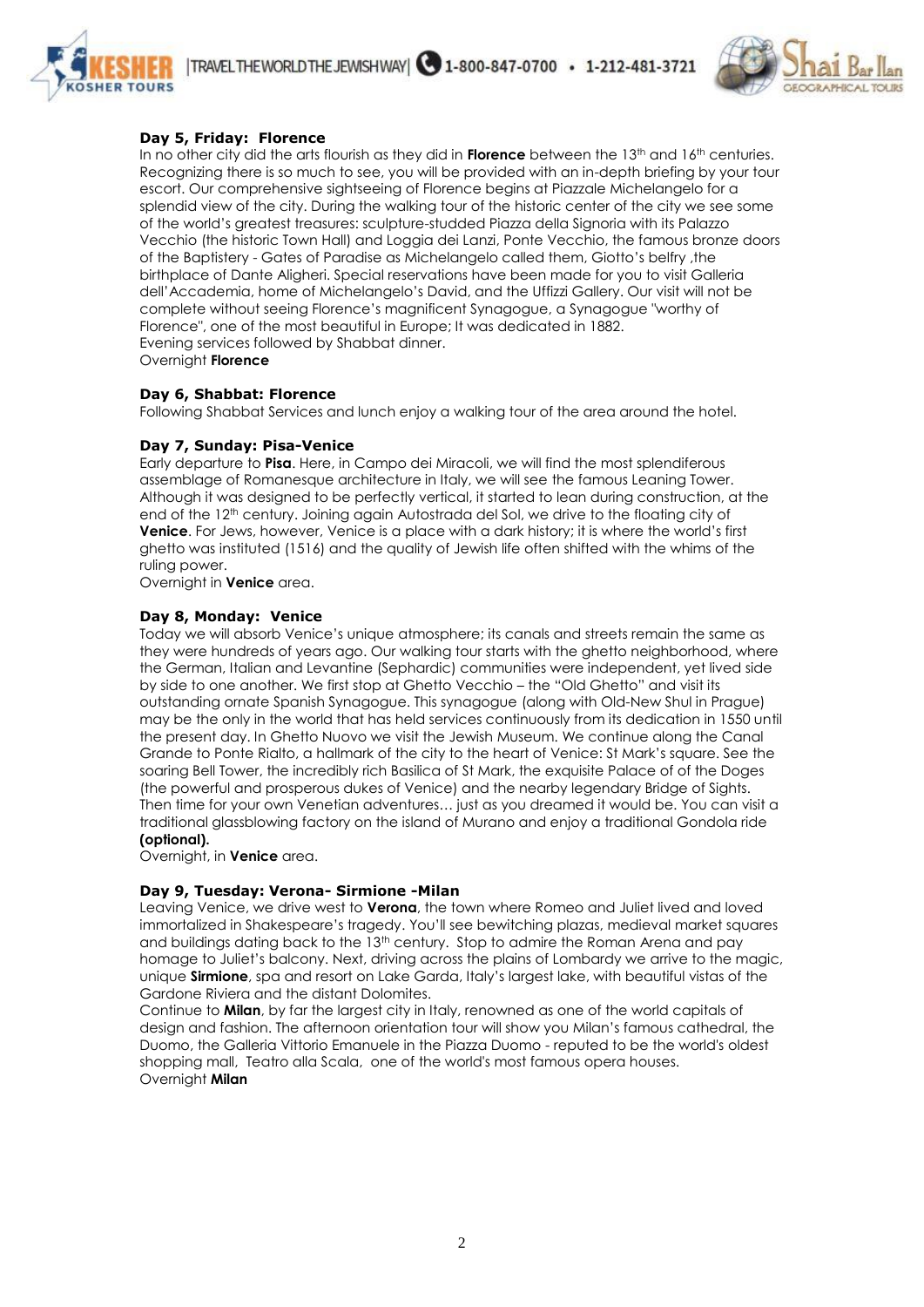



# **Day 10, Wensday: Lake District**

Before us today, is a delightful excursion to Italy's Lake District. Driving through charming and colorful small villages of **Lormbardy**, we reach **Lago Maggiore**. Traveling along the shores we'll have views of elegant 19th century villas, small ports, exquisite gardens surrounded by majestic mountains. We stop in **Stresa** for a short relaxing cruise to Isola Bella (The Beautiful Island) for an exclusive visit of the monumental Baroque Borromean Palace and its impressive gardens. Return to **Milan** late in the afternoon; the remainder of the day is at your leisure to enjoy the city.

Overnight **Milan**

#### **Day 11, Thursday: Milan-Back home**

Transfer to the Airport for your flight home.

# **DATES, PRICES AND IMPORTANT INFORMATION**

| Tour<br>Code    | <b>Departs</b> | /Returns    | <b>Duration</b> | <b>Price(LAND</b><br><b>ONLY</b> | <b>AIR+ LAND</b> | <b>Single</b><br>Supp. |
|-----------------|----------------|-------------|-----------------|----------------------------------|------------------|------------------------|
| EITA1306        | 13 JUN 2022    | 23 JUN 2022 | 11 DAYS         | \$3800                           | S4750            | \$850                  |
| <b>EITA1508</b> | 15 AUG 2022    | 25 AUG 2022 | 11 DAYS         | \$3650                           | \$4600           | \$850                  |

#### **PRICE INCLUDES**

- First class hotels or the best available. Please note: This is a rugged tour and some overnights will be at lodges or guest farms in the Icelandic outback.
- $\checkmark$  A comfortable travel coach
- $\checkmark$  Kosher half board + supplies for making sandwiches for lunch
- $\checkmark$  Entrance fees as per the itinerary
- Professional experienced travel guide
- $\checkmark$  Tips for local service providers

#### **PRICE EXCLUDES**

- International flights
- Travel & Health Insurance
- Personal expenses
- Tip for our Tour Guide (Recommended: \$5 per person per day)
- Miscellaneous expenses such as departure fees, visas, security surcharges etc. where applicable.

#### **Important to Know:**

- $\rightarrow$  There may be changes to the order of places visited. We will make every effort to visit every place mentioned in the itinerary.
- $\rightarrow$  The tour organizers have no control over airline services such as seating, special meal requests, changes in departure times or delays. These remain the sole responsibility of the airline company.

#### **Kashrut on Tours**

Kosher food is provided to our travelers on all our tours. We work with the local Rabbinate to provide Hashgacha for all local ingredients and fresh meat and poultry. In some cases, we fly in kosher food from Israel and other sources, depending on the destination of the tour. We do not guarantee Pat Israel and Chalav Israel for all destinations. In many destinations we have our own crockery and cutlery. Where we don't, we provide disposables at the meals. When we cook in Hotel kitchens, we ensure proper Kashering and we use our own kitchenware on kashered and covered surfaces. All this is done under the strict supervision of our trained staff/guides that function as our Mashgichim. Our travelers enjoy satisfying meals prepared by our team including fresh local fish, fruit, and vegetables. This is an integral part of Jewish travel. We make great efforts to assure that our travelers will experience local foods first-hand, while maintaining stringent observance of Kashrut laws on all occasions.